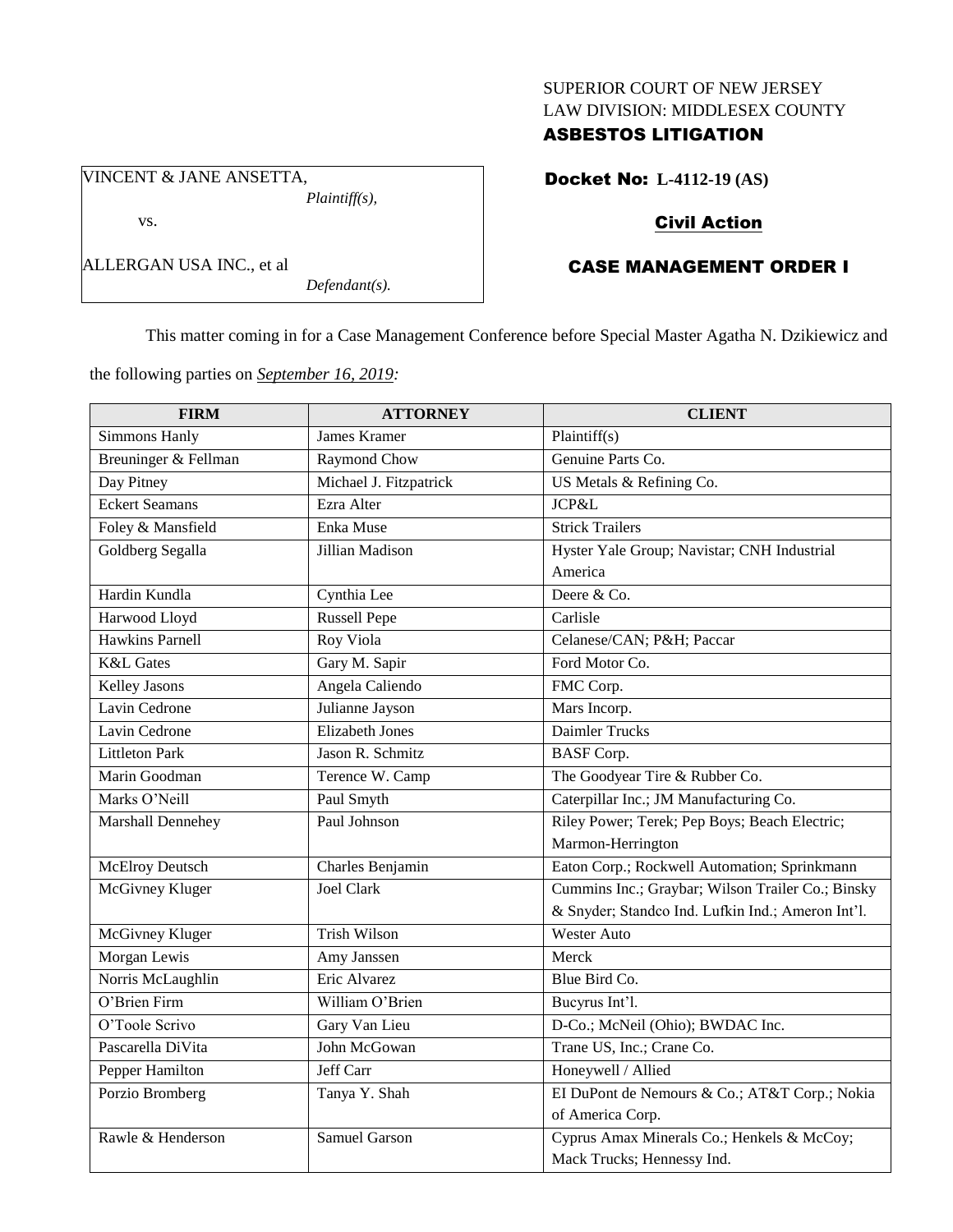| Reilly McDevitt         | Joshua Sonstein      | <b>Cleaver Brooks</b>                           |
|-------------------------|----------------------|-------------------------------------------------|
| Richard D. Millet       | Richard D. Millet    | NL Industries                                   |
| Tanenbaum Keale         | Christopher Keale    | Borg Warner                                     |
| <b>Troutman Sanders</b> | Joanne P. Rogers     | Standard Motor Products Inc.                    |
| Vasios Kelly            | Thomas J. Kelly, Jr. | Janssen                                         |
| Wilbraham Lawler        | Josette Spivak       | PSE&G Clark Equipment; Timpte; Utility Trailer; |
|                         |                      | Kelsey-Hayes; Great Dane                        |

IT IS on this **16th** day of **September 2019**, *effective from the conference date;*

## **ORDERED** as follows:

Counsel receiving this Order through computerized electronic medium (E-Mail) shall be deemed by the court to have received a copy of the filed original court document. Any document served pursuant to this Order shall be deemed to be served by mail pursuant to *R*.1:5-2.

Defense counsel shall notify plaintiff's counsel within thirty (30) days of the date of this Order if their client was incorrectly named in the Complaint. Counsel may be barred from raising this defense at a later time for failure to comply.

Any jurisdictional motions must be filed in accordance with the Court Rules or be waived.

Any *forum non conveniens* motions must be filed as soon as practicable; once sufficient discovery is conducted so that the motion may be properly brought.

## **DISCOVERY**

| <b>EARLY SETTLEMENT</b> |                                                                                                                                                                                                             |  |  |
|-------------------------|-------------------------------------------------------------------------------------------------------------------------------------------------------------------------------------------------------------|--|--|
| January 31, 2020        | Depositions of corporate representatives shall be completed by this date.                                                                                                                                   |  |  |
| December 20, 2019       | Fact discovery, including depositions, shall be completed by this date. Plaintiff's counsel shall<br>contact the Special Master within one week of this deadline if all fact discovery is not<br>completed. |  |  |
| November 15, 2019       | Plaintiff shall serve answers to supplemental interrogatories and document requests by this<br>date.                                                                                                        |  |  |
| October 11, 2019        | Defendants shall propound supplemental interrogatories and document requests by this date.                                                                                                                  |  |  |
| November 15, 2019       | Defendants shall serve answers to supplemental interrogatories and document requests by this<br>date.                                                                                                       |  |  |
| October 11, 2019        | Plaintiff shall propound supplemental interrogatories and document requests by this date.                                                                                                                   |  |  |
| September 30, 2019      | Defendants shall serve answers to standard interrogatories by this date.                                                                                                                                    |  |  |

April 3, 2020 Settlement demands shall be served on all counsel and the Special Master by this date.

 $\_$  , and the set of the set of the set of the set of the set of the set of the set of the set of the set of the set of the set of the set of the set of the set of the set of the set of the set of the set of the set of th